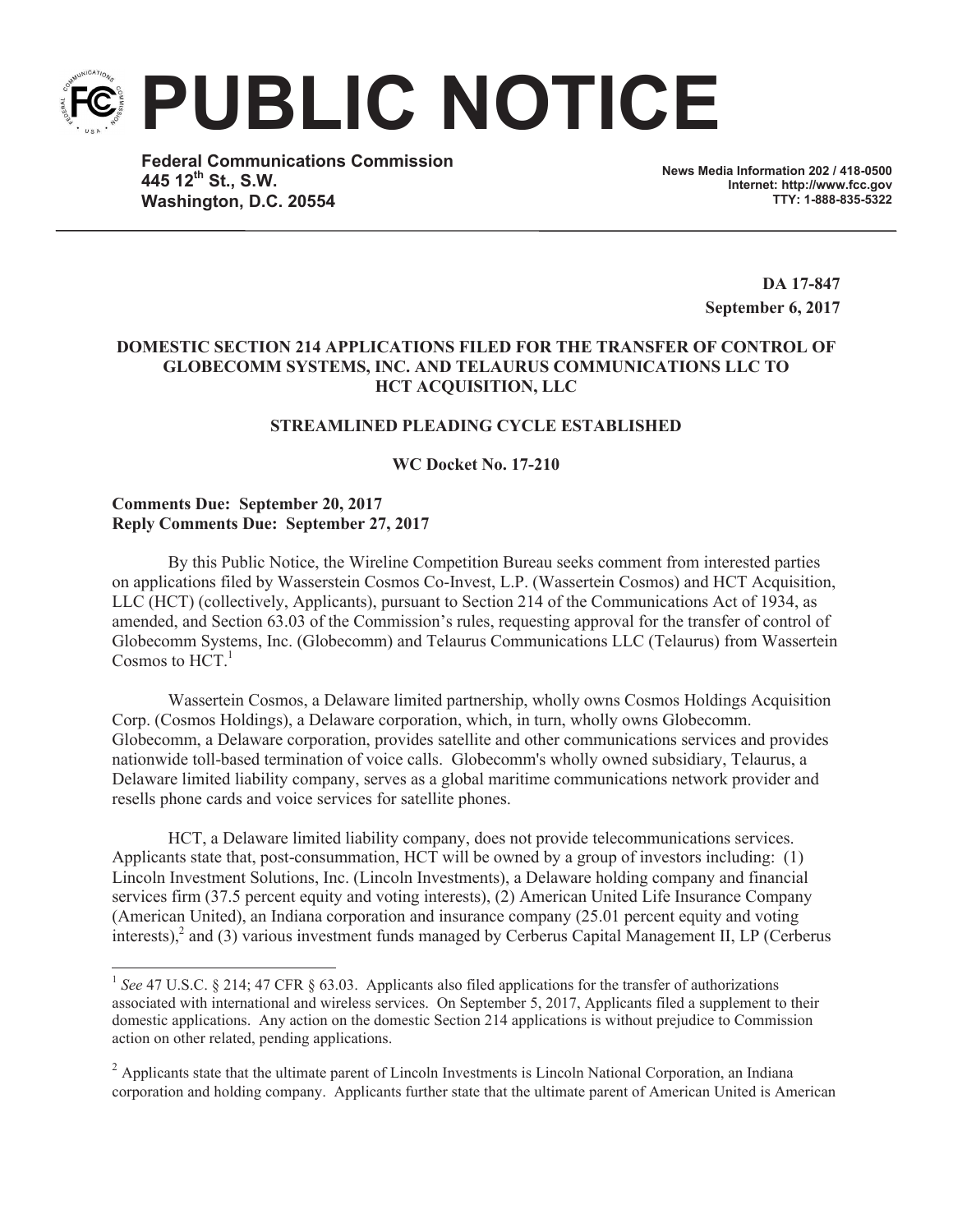Capital) and Tennenbaum Capital Partners, LLC (Tennenbaum Capital), both Delaware companies and investment management firms.<sup>3</sup> Applicants further state that both Lincoln Investments and American United are parties to investment management agreements with HPS Investment Partners, LLC (HPS Investment Partners), a Delaware limited liability company and investment management firm, pursuant to which HPS Investment Partners will exercise discretion and control over their investments in HCT.<sup>4</sup> Applicants affirm that neither HCT nor any of its members provide domestic telecommunications services. They state that several affiliates of Cerberus Capital collectively hold a 23.42 percent interest in a wireless entity, pdvWireless, Inc., operating in several cities.

Pursuant to the terms of the proposed transaction, HCT Merger Sub Corporation (HCT Merger Sub), a subsidiary controlled by HCT, will merge with and into Cosmos Holdings, leaving Cosmos Holdings as the surviving entity. Upon consummation of the proposed transaction, Cosmos Holdings (and its subsidiaries, including Globecomm and Telaurus) will be wholly owned and controlled by HCT. Applicants assert that the proposed transaction is entitled to presumptive streamlined treatment under Section  $63.03(b)(2)(i)$  of the Commission's rules and that a grant of the applications will serve the public interest, convenience, and necessity. 5

Domestic Section 214 Applications Filed for the Transfer of Control of Globecomm Systems, Inc. and Telaurus Communications LLC to HCT Acquisition, LLC, WC Docket No. 17-210 (filed Aug. 18, 2017).

### **GENERAL INFORMATION**

The transfer of control identified herein has been found, upon initial review, to be acceptable for filing as streamlined applications. The Commission reserves the right to return any transfer application if, upon further examination, it is determined to be defective and not in conformance with the Commission's

United Mutual Insurance Holding Company, an Indiana corporation and holding company. They state that no shareholder of Lincoln National Corporation or American United Mutual Insurance Company will have an attributable 10 percent or greater interest in HCT.

<sup>3</sup> Applicants state that various U.S. funds ultimately managed by Cerberus Capital will individually hold ownership interests of less than 10 percent in HCT, but collectively will hold a 16 percent direct ownership interest in HCT post-consummation. Cerberus Capital is ultimately controlled by Mr. Stephen Feinberg, a U.S. citizen. Applicants further state that various U.S. funds ultimately managed by Tennenbaum Capital will individually hold ownership interests of less than 10 percent in HCT, but collectively will hold a 21.49 percent direct ownership interest in HCT post-consummation. Applicants state that the investment committee for Tennenbaum Capital has four voting members, none of whom will hold an attributable 10 percent or greater ownership or a controlling interest in HCT post-consummation. They state that the four members are Howard Levkowitz, Michael Leitner, Rajneesh Vig, and Philip Tseng, each U.S. citizens.

<sup>4</sup> Applicants state that HPS Investment Partners does not hold any equity interests in Lincoln Investment Solutions or American United, and will not hold an attributable ownership interest in HCT. However, HCT, through its investment management relationships with these entities will have a controlling interest in HCT. HPS Investment Partner is ultimately owned by Mr. Scott Kapnick, a U.S. citizen. Applicants provide a full description in their application of each of the various entities with direct and indirect ownership interests in HCT, along with a chart showing the post-consummation ownership structure.

 $5$  47 CFR § 63.03(b)(2)(i).